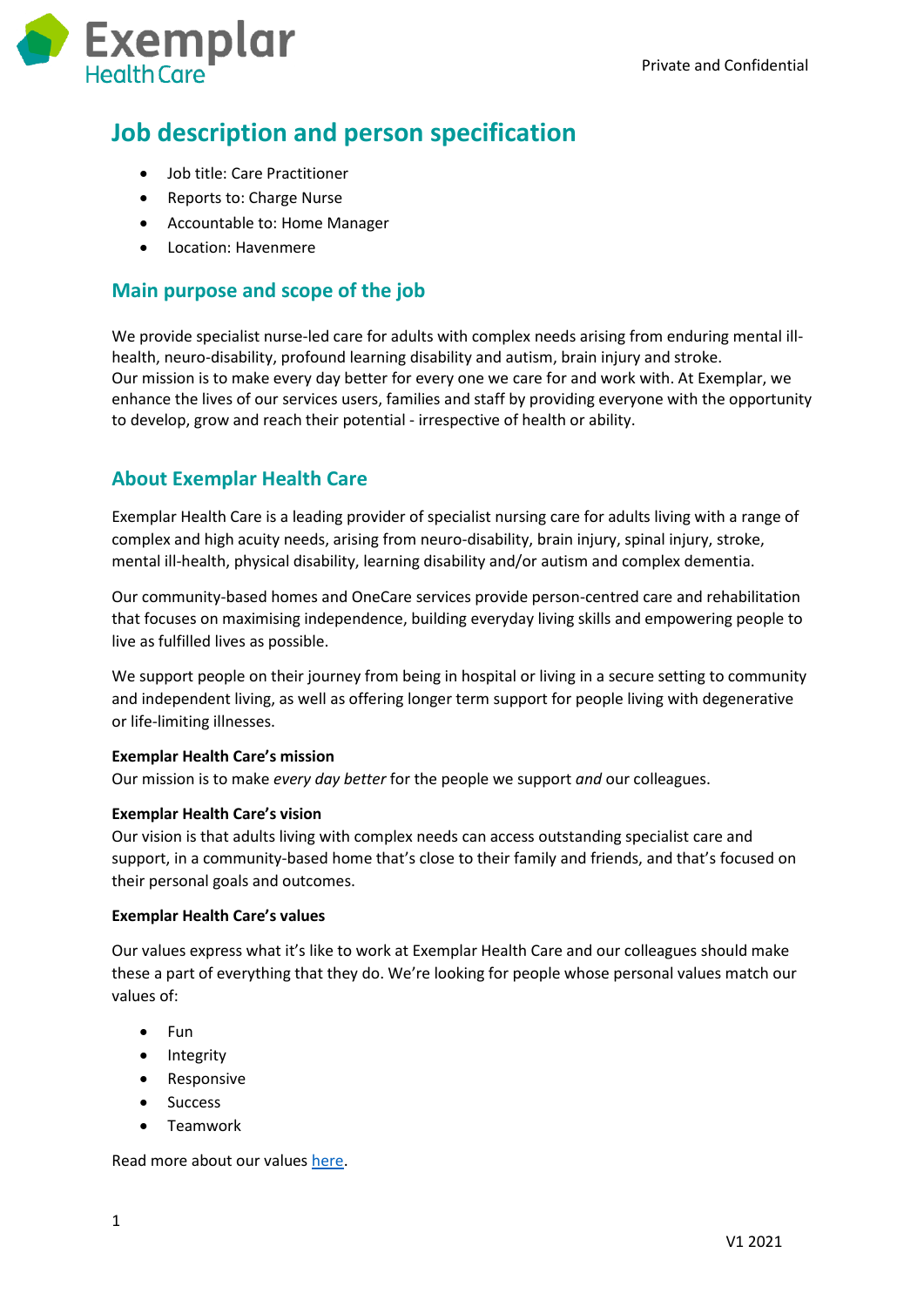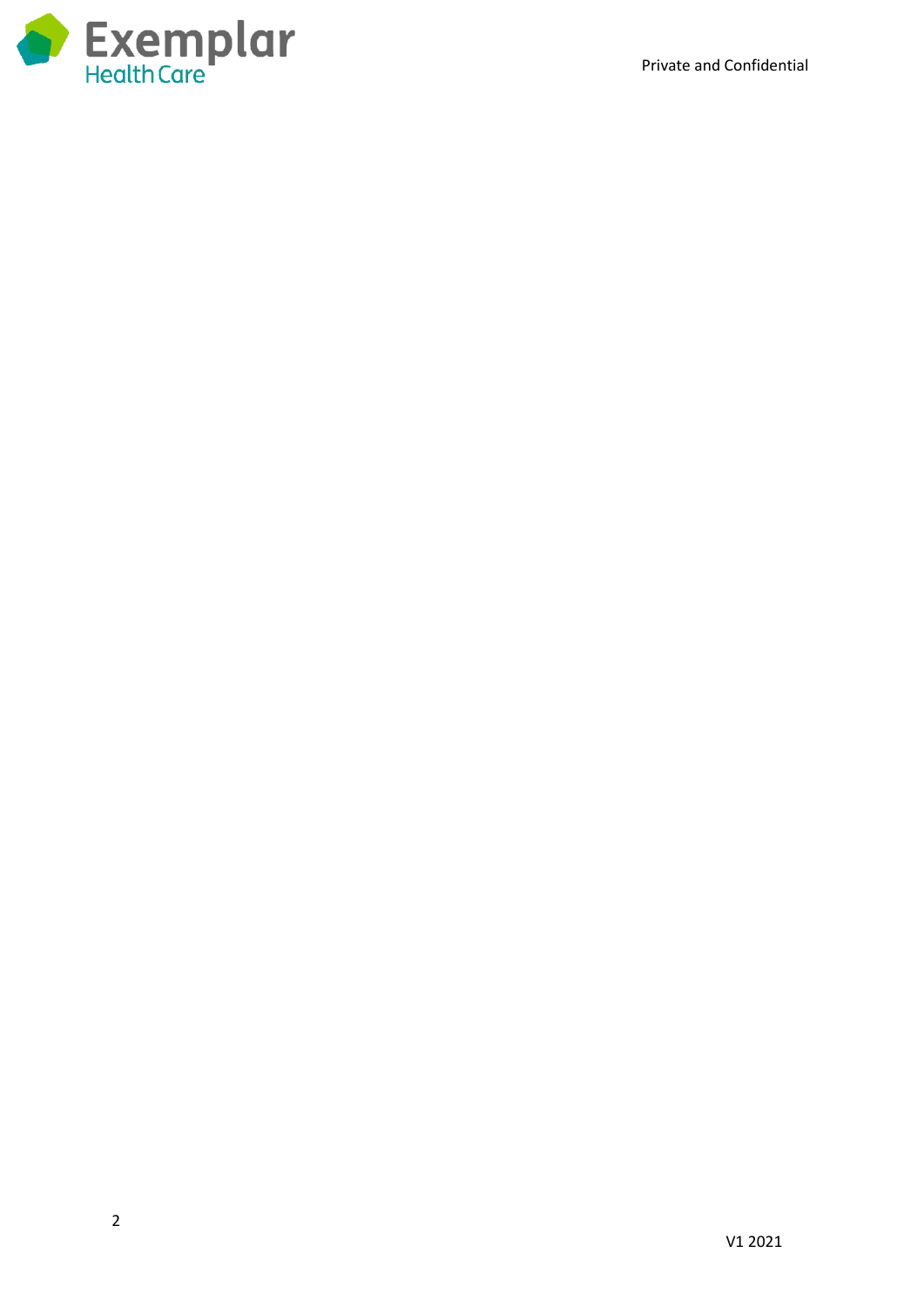

# **Key responsibilities**

- Provide service users with the highest standard of basic care and support, in accordance with the Company's philosophy and policies and procedures on individualised care plan
- Ensure confidentiality regarding the service users and the home, at all times
- Promote the good reputation of the home at all times
- Build good relationships with service users under his/her direct care, and to provide daily care to help maintain and improve, where possible, independence, individuality, mobility, dignity and choice
- To assist service users to carry out activities of daily living
- To be the Named Care Practitioner to a number of clients and support other staff to fulfil their role as Primary and Associate Keyworkers to those named clients
- To ensure the security of service users' property and the Home's property and premises. Report and hand in any lost property
- Carry out all such duties in such a way as to ensure the economic and safe use of resources and equipment
- Assist in the admission of new service users. Encourage new staff to be actively involved in the admission of new clients
- Assist, under supervision and where appropriate, Registered Nurses to carry out their clinical responsibilities for service users including taking clinical observations, undertaking Gastromy Feeding, wound care and administrating medications.
- Arrange and deploy the care team on a daily basis to meet service user need, support senior staff with decisions made
- Assist with the ongoing assessment of service users, reporting any clinical changes or anything unusual to the nurse in charge
- Carry out the induction training programme using the appropriate documentation and monitoring programme
- Adopt a neat, clean and tidy appearance at all times, and wear the appropriate uniform
- Maintain the highest level of personal and work cleanliness and hygiene
- Help and be courteous to all relatives and visitors, managing inquiries about service user's conditions and escalating concerns if appropriate
- Report all compliments, comments and complaints
- Report any defects, damage, theft, breakages and hazards
- Check duty rotas and sign for actual hours worked on timesheets, as well as ensuring appropriate cover is found to cover the rota when sickness occurs
- Provide cost-effective and safe deployment of staffing resources in accordance with client need within company policy and statutory requirements
- Adhere to the Company's policies and procedures. Be familiar with the employee handbook. Assist new staff with understanding the employee handbook.
- Assist with in-house training. Report to Clinical Nurse Manager and Qualified Nurse any member of care staff who require further training and development.
- Carry out all duties in a safe manner having regard for the health, safety and welfare of self, staff, service users and other persons within the home
- Undertake appropriate training and development
- Participate in appraisal and supervision processes within the statutory guidelines and be the named supervisor for a number of Health Care Assistants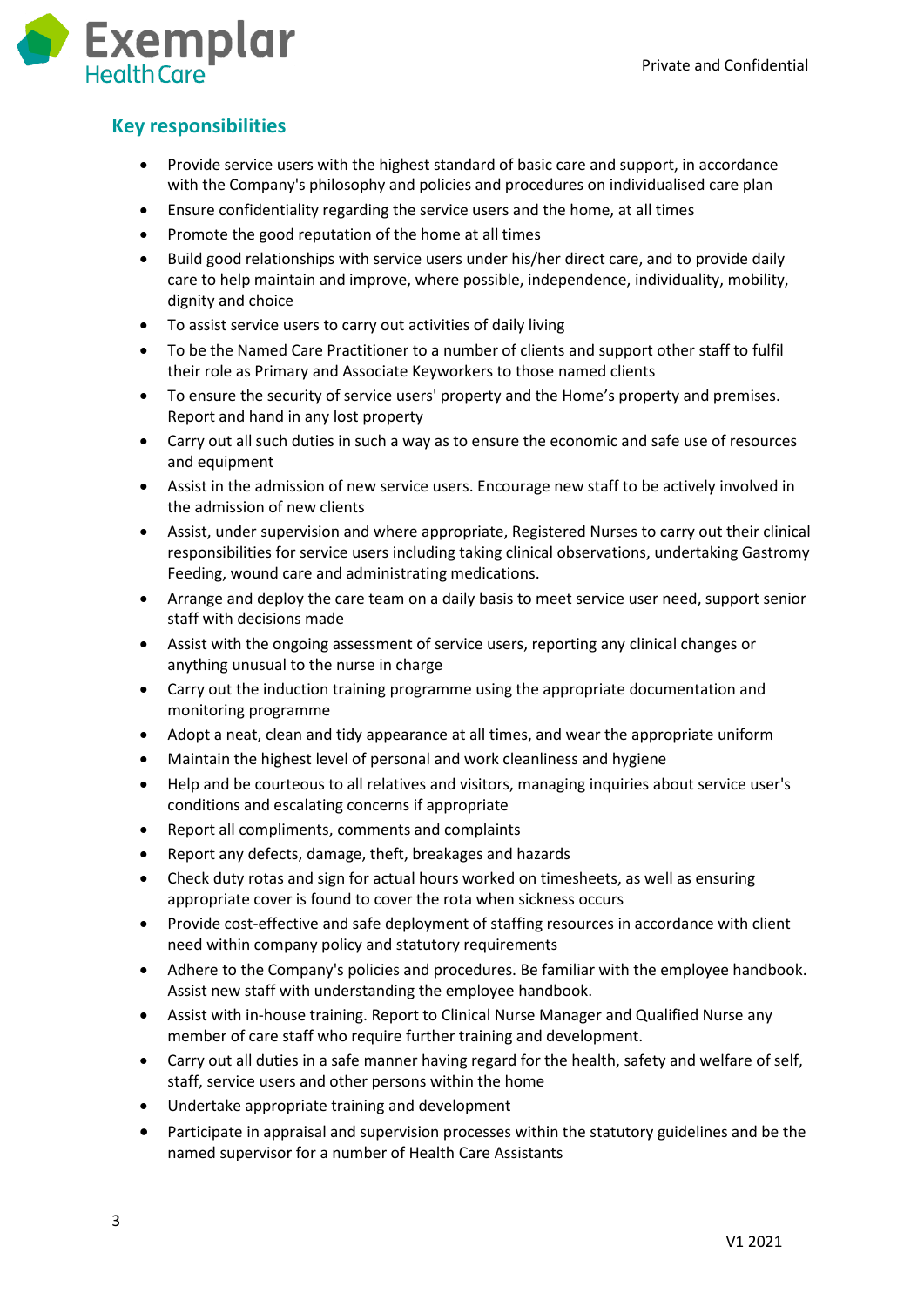

- Contribute positively to the setting and development of measurable standards of care, relevant to the individual, and participate in the introduction and maintenance of such strategies.
- In accordance with the Health & Social Care Act 2008, the post holder will actively participate in the prevention and control of infection, within the capacity of their role
- Carry out the assessment of care needs of the service user and plan and implement appropriate care in consultation with the service user, their relatives (where appropriate) and the Qualified Nurse
- Continuously evaluate the quality of care delivery and regularly and assist the nurse with updating support plans as a minimum monthly or where required more frequently, including recreational activity
- Contribute to effective Clinical Governance and attend Governance meetings and the daily management meeting
- Contribute to effective Clinical Governance and assist the nurse with completing weekly meal service audits and care profile audits of other Care Practitioners
- Have oversight of incident management and supplementary forms
- Carry out medication administration to support the Charge Nurse
- Carry out other duties as will, from time to time, be directed

## **Health and safety**

As an employee of Exemplar Health Care Health Care, the post holder has a duty under the Health and Safety at Work Act 1974, to: -

- Take reasonable care of the health and safety of themselves and all other persons who may be affected by their acts or omissions at work.
- Co-operate with their employer to ensure compliance with Health and Safety legislation and the Health and Safety policies and procedures of the service, not intentionally or recklessly interfere with, or misuse, anything provided in the interests of health, safety, or welfare, in pursuance of any of the relevant statutory provisions.
- Recognise the personal right of the service user to positive risk taking in promoting their own recovery, working within identified guidelines.
- Have a general duty to take reasonable care for the health and safety of self and others who may be affected by their acts or omissions at work. All safety rules, regulations and codes of practice relating to the work area should be observed.
- Report all accidents, dangerous occurrences, incidents and hazards in line with company policy.
- Respect confidentiality relating to information gained through employment with the organisation and to ensure information is not disclosed to any unauthorised person/agency.

# **Safeguarding**

Colleagues are required to take responsibility in all areas of work for safeguarding people at risk (both adults and children) from any form of abuse or neglect. When delivering care and support, colleagues are required to comply with the requirements of legislation relating to care in the UK, including the Care Act (2014) and Mental Capacity Act 2005, which incorporates the Deprivation of Liberty Safeguards (DoLS).

To comply with the Exemplar Health Cares Safeguarding Children and Adults policies, procedures and protocols, all individual colleagues (paid or unpaid) have a duty to safeguard and promote the welfare of children, young people and vulnerable adults This will require you to: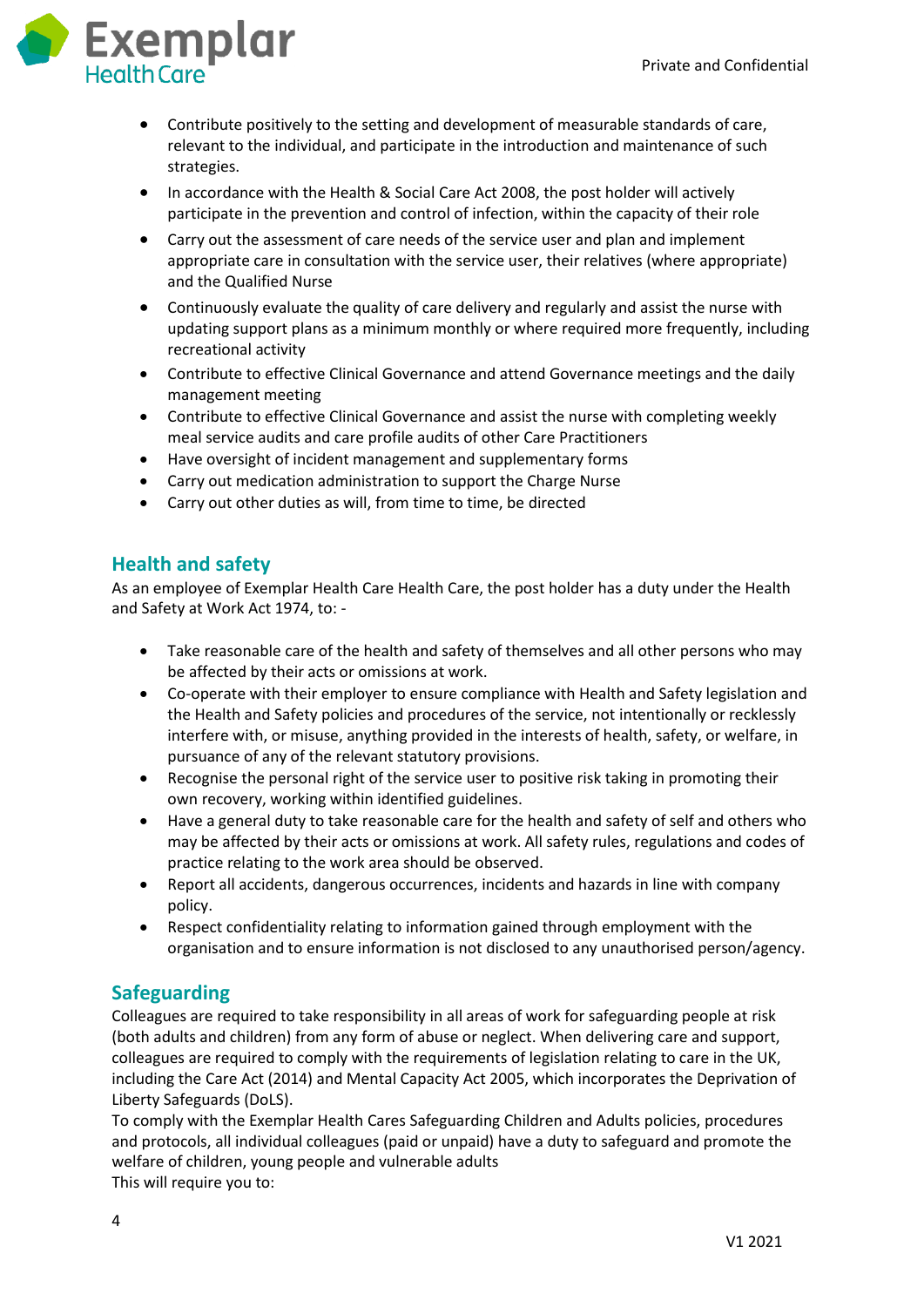

- Ensure you are familiar with and comply with local Child Protection Procedures and protocols for promoting and safeguarding the welfare of children and young people.
- Ensure you are familiar and comply with the Local Multi Agency Safeguarding Vulnerable Adults plans and procedures.
- Ensure you are familiar and comply with local protocols and systems for information sharing.
- Know the appropriate contact numbers and required reporting lines.
- Participate in required training and supervision.
- Comply with required professional boundaries and codes of conduct.

Exemplar Health Care is committed to safeguarding all children and vulnerable adults and expects all colleagues and volunteers to share this commitment.

### **Data protection**

The post holder must at all times respect the confidentiality of information in line with the requirements of the UK Data Protection Act 2018 and the General Data Protection Regulation (GDPR) 2018. This includes, if required to do so, obtain, process and/or use information held on a computer in a fair and lawful way, to hold data only for the specified registered purposes and to use or disclose data only to authorised persons or organisations as instructed.

### **General**

All colleagues are required to undertake the following:

- Carry out other duties as will, from time to time, be directed
- To fully comply at all times with the company policies and procedures and to take responsibility for own actions/inactions
- Undertake appropriate training and development to ensure statutory compliance and maintain appropriate professional registration
- To share and model the company values and expected behaviours at all times
- Participate in PDR/appraisal and supervision processes within the statutory guidelines
- To participate in all employee engagement activities including team, departmental or other staff meetings as required and contribute to company staff survey

A job description does not constitute a 'term and condition of employment'. It is provided only as a guide to assist employees in the performance of their role, therefore changes to employee's duties may be necessary on occasion. This job description is intended to be flexible and does not provide an infinite list of tasks and therefore may be varied from time to time.

This job description may be subject to review and appropriate modification. The post holder may be required to undertake other relevant and appropriate duties as reasonably required.

I confirm I have read and understand this Job Description

| Signature: |  |  |  |
|------------|--|--|--|

Date: **manufacturer with the manufacturer in the manufacturer of the state of the manufacturer in the state of the state of the state of the state of the state of the state of the state of the state of the state of the s** 

.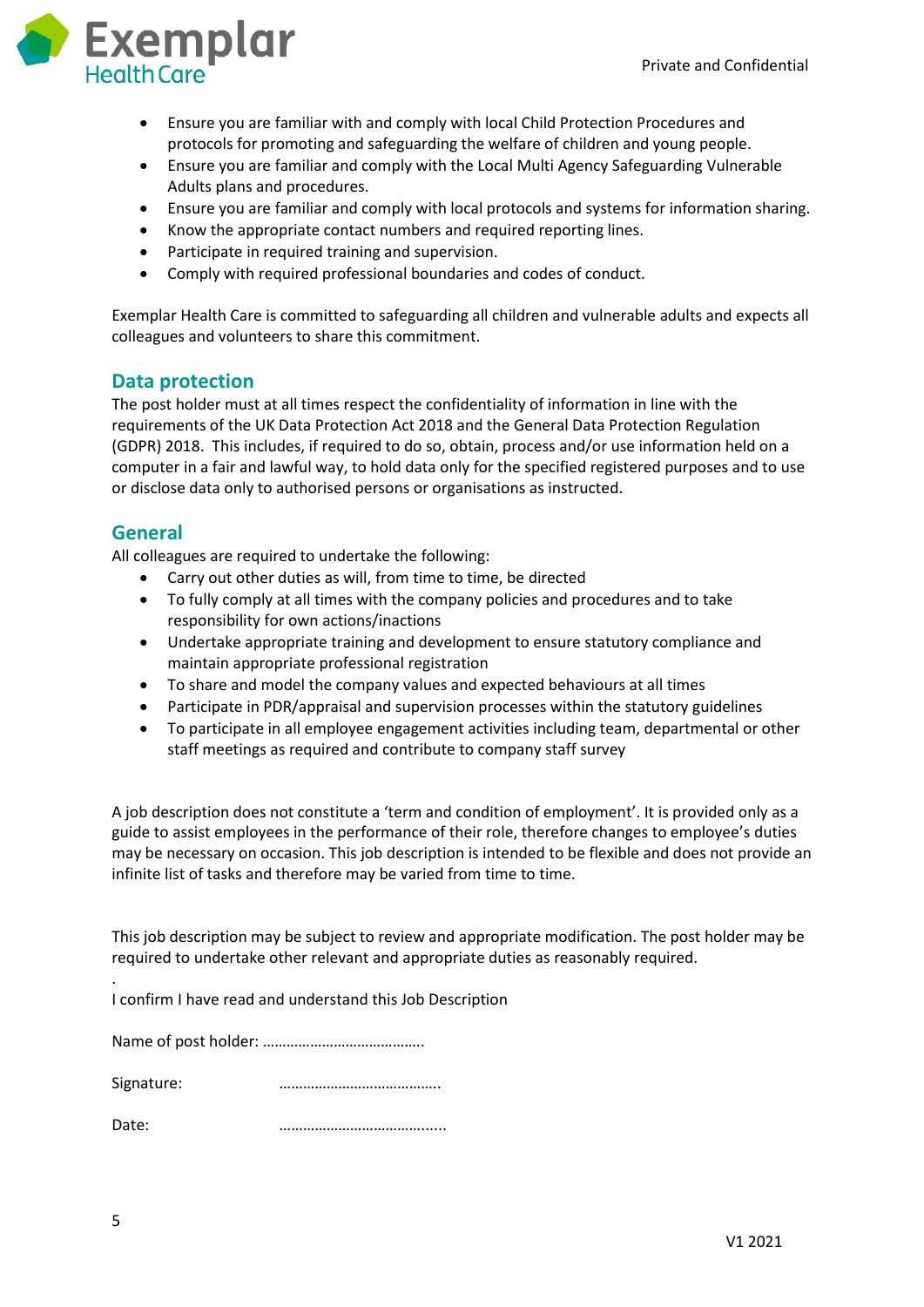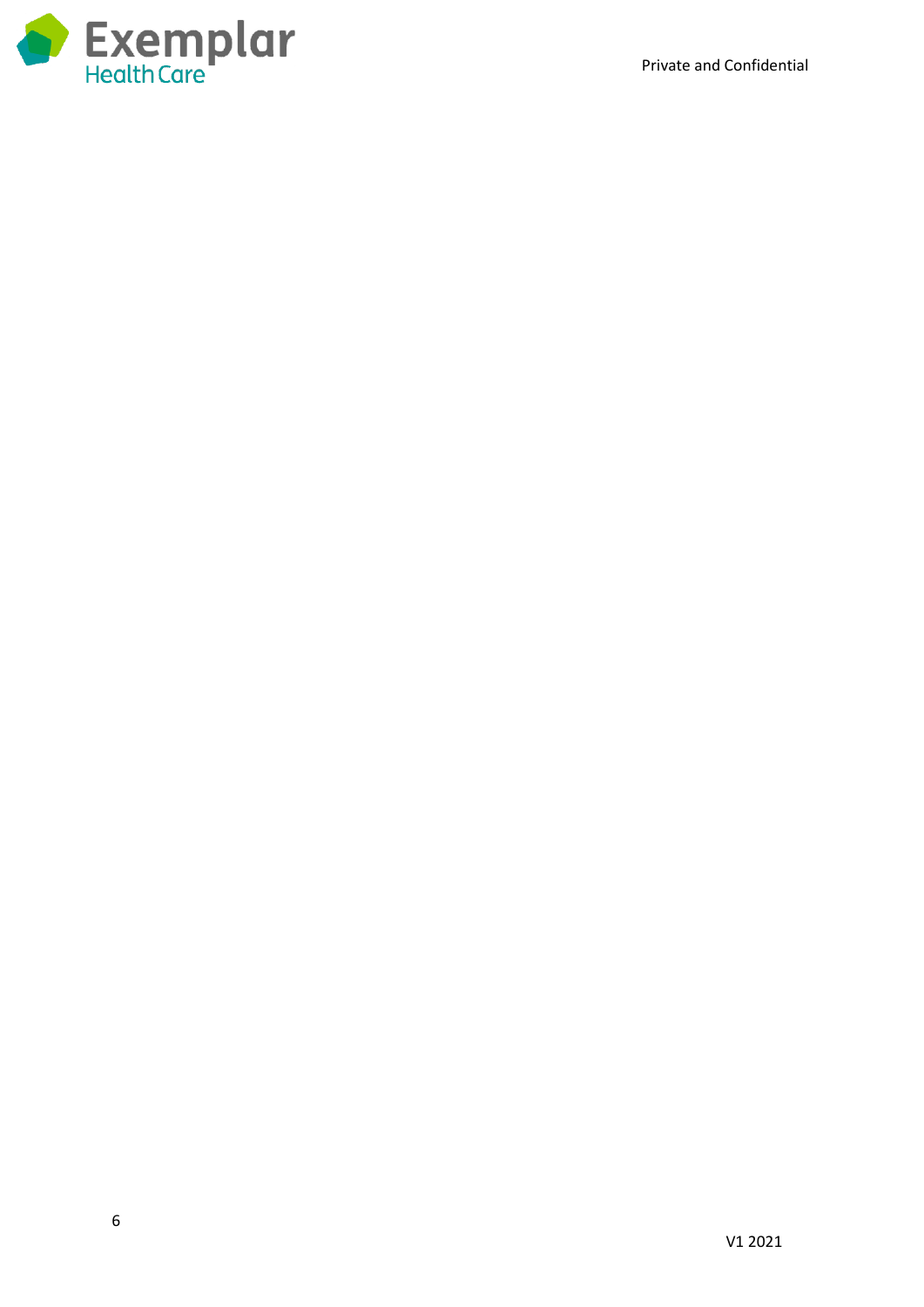

# **Person specification – Care Practitioner**

| Qualification                    | <b>Essential</b> | <b>Desirable</b> | How assessed                   |
|----------------------------------|------------------|------------------|--------------------------------|
| NVQ level 3 in health & social   | Yes              |                  | Application form/ Certificates |
| care                             |                  |                  |                                |
| Commitment to achieve NVQ        | Yes              |                  | Interview                      |
| Level 4 in Lead Practitioner in  |                  |                  |                                |
| <b>Adult Care</b>                |                  |                  |                                |
| Maths and English grade C or     | Yes              |                  | Application form/ Certificates |
| above or Functional Skills level |                  |                  |                                |
|                                  |                  |                  |                                |

| <b>Skills and experience</b>           | <b>Essential</b> | <b>Desirable</b> | <b>How assessed</b>         |
|----------------------------------------|------------------|------------------|-----------------------------|
| Delivery of personalised care          | Yes              |                  | Application form/ Interview |
| either in a similar health care        |                  |                  |                             |
| environment or in the role of a        |                  |                  |                             |
| 'carer'                                |                  |                  |                             |
| Coaching and Mentoring of              | Yes              |                  | Application form/ Interview |
| others                                 |                  |                  |                             |
| <b>Demonstrates Continuous</b>         | Yes              |                  | Application form/ Interview |
| Improvement                            |                  |                  |                             |
| <b>Administration of Medications</b>   | Yes              |                  | Application form/ Interview |
| Wound Care and/or Bandaging            |                  | Yes              | Application form/ Interview |
| <b>Assist with Gastronomy</b>          |                  | Yes              | Application form/ Interview |
| Feeding                                |                  |                  |                             |
| Taking and interpreting                |                  | Yes              | Application form/ Interview |
| <b>Baseline Clinical Observations</b>  |                  |                  |                             |
| Works under own initiative,            | Yes              |                  | Application form/ Interview |
| but knows when to escalate             |                  |                  |                             |
| <b>Excellent communication skills;</b> | Yes              |                  | Application form/ Interview |
| written and verbal                     |                  |                  |                             |
| Time Management skills and             | Yes              |                  | Application form/ Interview |
| Basic first aid knowledge              | Yes              |                  | Application form/ Interview |
| Previous supervisory                   | Yes              |                  | Application form/ Interview |
| experience within health care          |                  |                  |                             |
| Understanding of regulatory            | Yes              |                  | Application form/ Interview |
| requirements for quality and           |                  |                  |                             |
| safety and meet CQC                    |                  |                  |                             |
| Ability to plan allocate and           | Yes              |                  | Application form/ Interview |
| delegate                               |                  |                  |                             |
| Ability to deal with conflict          | Yes              |                  | Application form/ Interview |
| Adaptable to change                    | Yes              |                  | Application form/ Interview |
| Flexibility - including being          | Yes              |                  | Interview                   |
| able to cover shifts in other          |                  |                  |                             |
| local homes                            |                  |                  |                             |
| Self-Motivating                        | Yes              |                  | Application form/ Interview |
| Can-do attitude                        | Yes              |                  | Application form/ Interview |